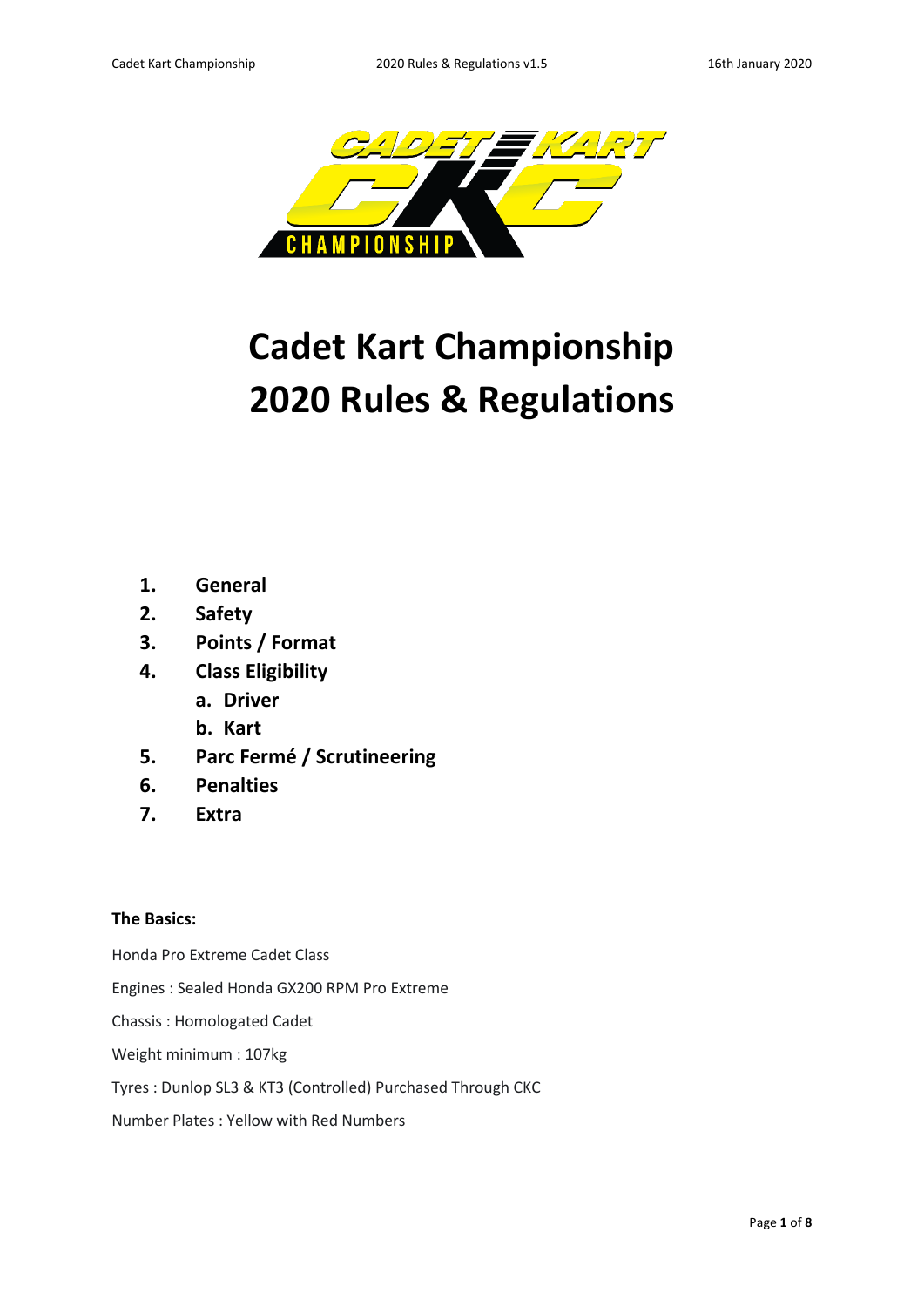# **General Rules**

- The CKC or Cadet Kart Championship is an IKR (Independent Kart Race) and therefore runs outside of the MUK (Motorsport UK). However, we will still look to the MUK for guidelines as laid out in the 2020 Karting Yearbook (Gold Book). Where appropriate MUK Rules will apply. These may be changed, varied or amended to appropriately suit the CKC.
- The Gold Book will be used for clarifications of specifications, regulation and restriction. We will also look to the MUK and ABkC for guidelines on sportsmanship and general behaviour.
- No racing licence is required, and first-time racers are welcome, but basic competence is essential. Driver competence will be continuously monitored. In the unlikely event that a driver falls below the standards of a safe racer, they will be prevented from continued participation in the event and asked to demonstrate their competency before being allowed to enter future events. Drivers are welcome to elect to start any race from the back of the grid should they wish, subject to providing reasonable notice.
- All competitors wishing to enter the championship must be register as a CKC Member, which has an annual fee of £25. This is compulsory and must be purchased before you can join or enter a race day. Membership also gets you a range of discounts and perks in the CKC online shop and with our championship partners.
- The Cadet Kart Championship will be help over 7 rounds; March to October. Competitors are also allowed one 'drop round'.
	- o A £105 deposit is required before the championship starts (Before Feb 2020) to secure your place at each round. This will be knocked off your race fees at £15 per round. (Members also receive a reduction of £15 on entry fees, saving £105 over the year)
	- o Once a championship deposit has been paid, race fees for Saturday practice and Sunday race are £100 when booked over two weeks in advance. Later entries incur an additional £15 penalty fee. Late entries also risk their slot going on open sale after the 2-week deadline
	- $\circ$  Drivers who did not pay a deposit at the beginning of the year race will be faced with a first time round fee of £130. (CKC membership is also required.) Subsequent rounds will remain at the non-member fee, unless pro-rata deposits are paid.
- Drivers must be 8-13 years old and have a minimum driver weight of 27kg before the championship starts.
	- $\circ$  Exceptions can be made for 7 year old drivers providing they can demonstrate past Bambino experience. They must also be over 125cm tall (without helmet). This is to satisfy championship organisers.
	- o Drivers who are 13 before the championship starts but turn 14 during the championship are also eligible to race.
- Minimum kart and driver weight is 107kg. Minimum weight limits are for the complete kart including driver, safety equipment and fuel. Selected karts will be weighed and scrutineered in Parc Fermé at the end of each race. Drivers must not leave Parc Fermé until instructed to do so.
- All drivers must have 'signed-on' to race either at Saturday practice or before drivers briefing on Sunday.
	- o By 'signing-on' all competitors, parents and/or guardians understand and accept all risks involved on a practice or race day. It is also the responsibility of the competitor to explain the risks involved to anyone associated with them.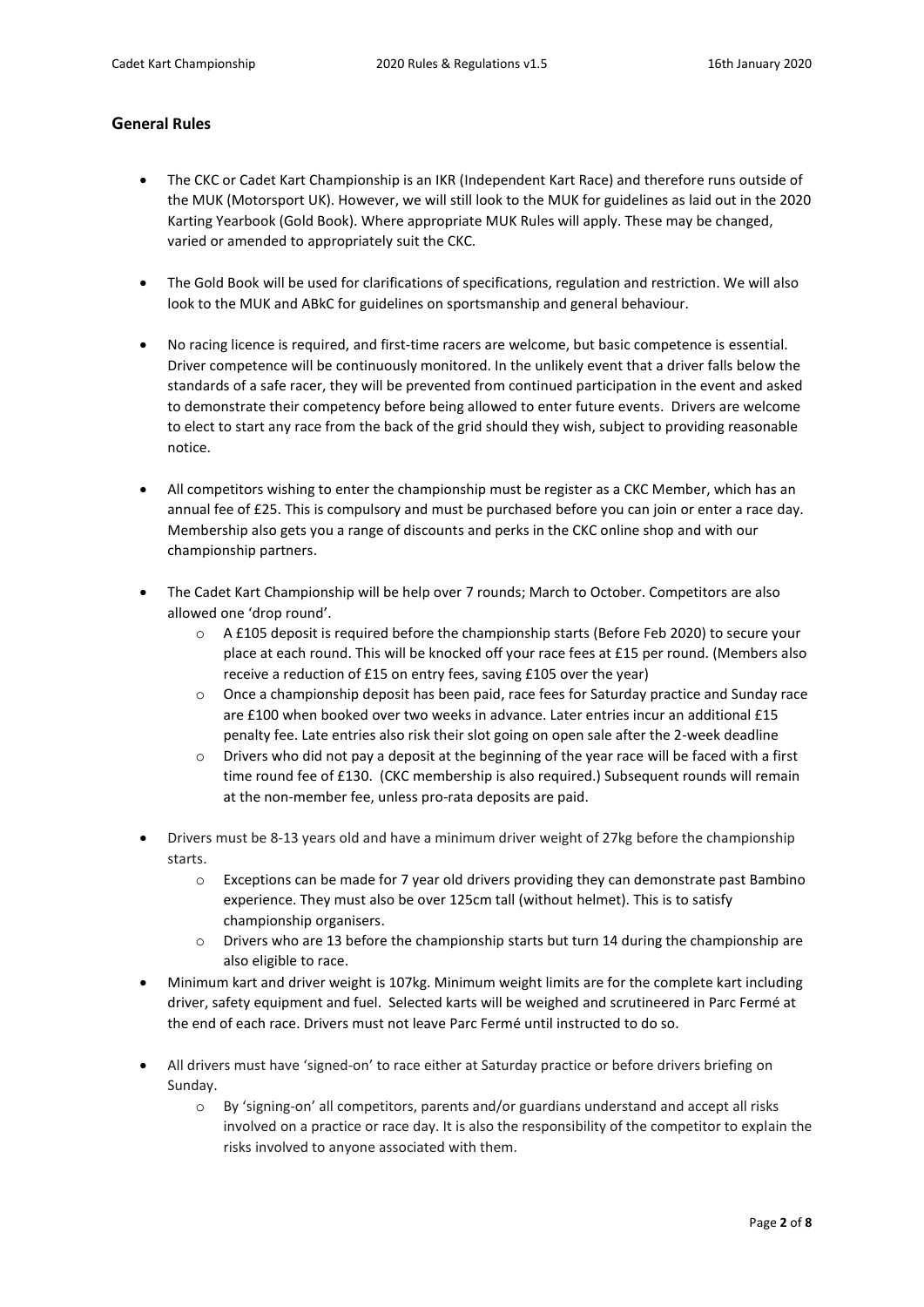• Drivers under 18 years (so everyone), must have their entry countersigned by a parent or guardian, who must also be present for the duration of meeting.

#### **Safety**

- All karts and protective equipment including helmets, gloves and footwear may be inspected before practice. All karts and equipment must be scrutineered before the racing commences. Number plates must be fitted front, rear and both sides and must be kept in good condition. Drivers must also display the correct number and coloured plate for their class. For CKC these colours are a yellow background with red numbers.
- Drivers must without delay obey all flags given by officials. Drivers are responsible for learning all flags and their meanings before going out on circuit. If you are in doubt please ask before racing.
- During racing the centre of the track is out of bounds except for officials. Signed on parents or guardians are permitted at the discretion of the Clerk of the Course and must wear an orange highvisibility vest.
	- o Timing or coaching of drivers is not permitted from the centre of the track. Failure to comply may result in an exclusion from heat/final race.
- Recovery of karts from track is not permitted during racing and will be allowed at the end of the race at the discretion of the Clerk of the Course.
- The following safety equipment must be worn during all practice and race sessions:
	- o Helmets: CIK/MSA/ACU/Snell specification racing helmets or UK road legal motorcycle helmets.
	- o Suits: CIK homologated with no limits on homologation date.
	- o Footwear: Racing boots with ankle protection
	- o Gloves: Racing gloves
- All safety equipment must be in good condition with no significant damage that would reduce the item's ability to protect the driver.

# **Points & Format:**

The championship table will be created by awarding points to each driver for their finishing position in each heat and the final. These are added together to give the overall winner (highest point scorer) over the course of the championship. Trophies will be awarded for the top 3 finishers, though further trophies may be awarded at the discretion of the organisers.

• Each Round will consist of open Saturday practice. Followed by 3 Lap Transponder Check, Qualifying, x3 heats and a final on the Sunday. (Timings and heats formats may vary depending on the track - this will be announced in advance)

• Points will be awarded at all 7 rounds however drivers are allowed 1 drop round which will be their lowest scoring round.

- Any driver that has been excluded from a race result due to a technical compliance infringement or driving standards infringement will not be allowed to drop that round from their championship tally. This does not include accidental in-race mechanical safety exclusions
- To receive points, the driver must complete 50% of the race distance.
- The maximum points scored at each round is 150.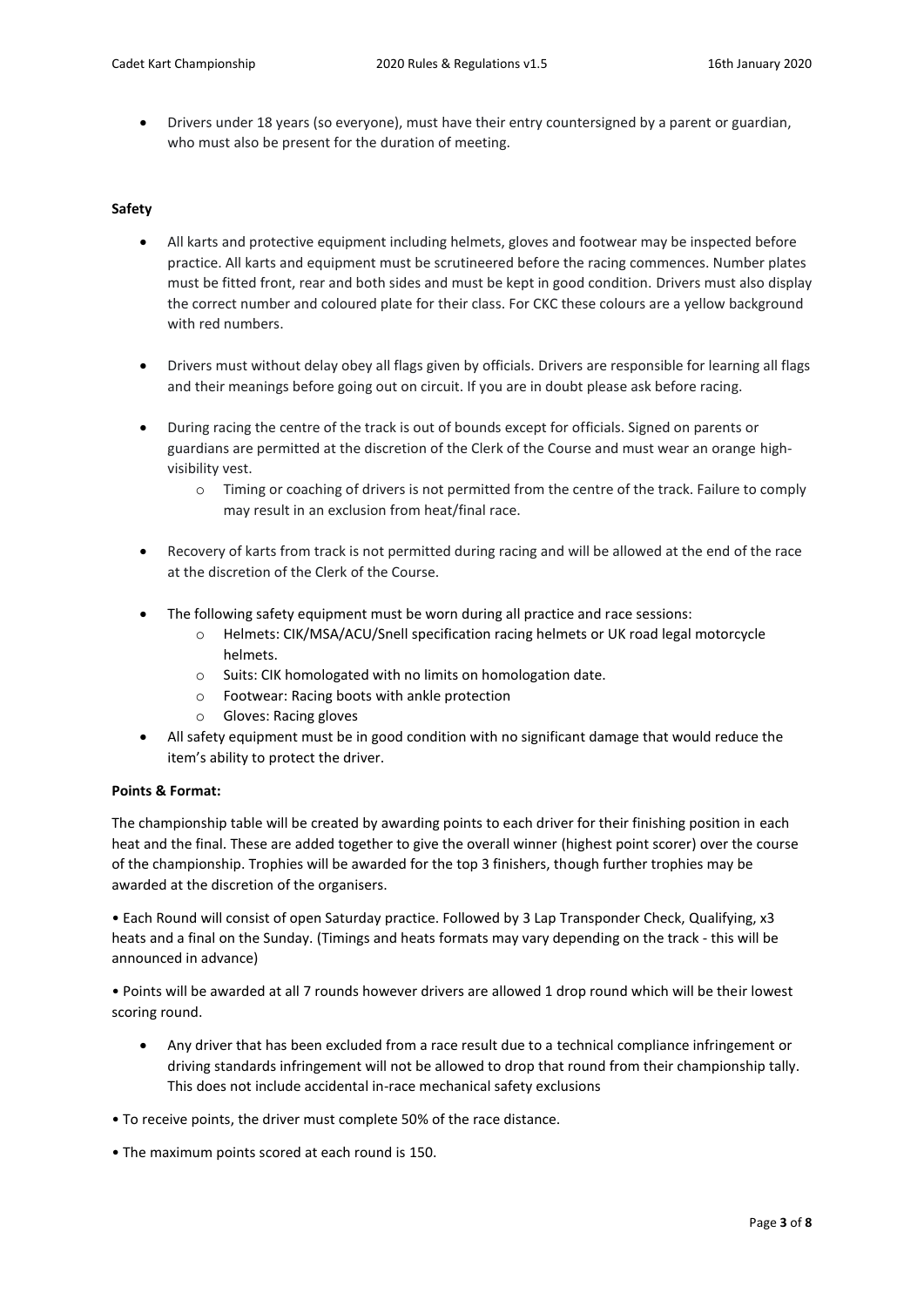Sprint Heat Points: 1st 35,2nd 34, 3rd 33, 4th 30, 5th 29, 6th 28, 7th 27, 8th 26, 9th 25, 10th 24, 11th 23, 12th 22, 13th 21, 14th 20, 15th 19, 16th 18, 17th 17, 18th 16, 19th 15, 20th 14, 21st 12, 22nd 12, 23rd 11, 24th 10, 25th 9, 26th 8, 27th 7, 28th 6, 29th 5, 30th 4, 31st 3, 32nd 2, 33rd 1, 34th 0,

Sprint Final Points: 1st 45,2nd 40, 3rd 38, 4th 35, 5th 34, 6th 33, 7th 32, 8th 31, 9th 30, 10th 29, 11th 28, 12th 27, 13th 26, 14th 25, 15th 24, 16th 23, 17th 22, 18th 21, 19th 20, 20th 19, 21st 18, 22nd 17, 23rd 16, 24th 15, 25th 14, 26th 13, 27th 12, 28th 11, 29th 10, 30th 9, 31st 8, 32nd 7, 33rd 6, 34th 5,

#### **Parc Fermé / Scrutineering:**

Following each qualifying and race session selected drivers will be guided to the Parc Fermé weighing scales and compliance checking area. These drivers will be weighed and may undergo further compliance checks. Any driver found to be non-compliant with any technical regulation will be disqualified from the race. Any driver found to have deliberately cheated may be handed a further penalty ranging from points deduction to expulsion from the championship.

Competitors must present their kart and safety equipment for scrutineering prior to racing. All equipment must be in a safe condition to use, which will be determined by the official scrutineer on the day.

A very dim view is taken of any form of cheating. If a competitor is found to have been tampering with the engine, chassis and or tyres we will endeavour to inform all circuits/championships of your actions.

#### **Penalties**

The CKC is strictly non-contact and competitors are required to show respect for their fellow competitors and officials at all times. Deliberate contact will not be tolerated and will be dealt with severely.

The following are examples of incidents and guideline penalties, though actual penalties will be at the discretion of the Clerk of Course:

| • Deliberate contact               | $+10$ secs                            |
|------------------------------------|---------------------------------------|
| • Gaining an unfair advantage      | $+10$ secs                            |
| • Causing an incident              | Race Disqualification                 |
| $\bullet$ Ignoring flags           | Race/Meeting Disqualification         |
| • Abusive or threatening behaviour | Meeting/Championship Disqualification |
| • Unsafe behaviour                 | Meeting/Championship Disqualification |
| • Technical non-conformance        | Race Disqualification                 |

| <b>INFINGMENT</b>                                       | <b>PENALTY</b>                               |
|---------------------------------------------------------|----------------------------------------------|
| ABC - Advantage by contact - First offence              | <b>Warning</b>                               |
| ABC - Advantage by contact - second offence             | Black flag - possible exclusion - +10 Sec    |
| Driving is an unsafe and reckless manner                | Warning/ Black Flag                          |
| Aggravated contact                                      | <b>Black Flag - Verbal Warning</b>           |
| Failure to make the start grid                          | Start from back of grid                      |
| Overtaking during formation laps                        | Start from back of grid                      |
| Waving or spinning during formation laps                | Start from back of grid                      |
| Spinning out on the warm up/ rolling laps               | Start from back of grid                      |
| Not attending the briefing                              | £50 fine                                     |
| Failure to comply with flag signals - first offence     | Warning - Speak to CoC                       |
| Failure to comply with flag signals - Second offence    | <b>Black Flag</b>                            |
| Failure to comply with flag signals - third offence     | Exclusion                                    |
| Overtaking or failure to slow down after chequered flag | <b>3 Place Penalty</b>                       |
| Drugs and alcohol                                       | Exclusion Meeting - Possible championship    |
| Drugs and alcohol - pit crew/ Family                    | Exclusion                                    |
| Aggressive and/or abusive behaviour                     | <b>Exclusion</b>                             |
| Aggressive and/or abusive - pit crew/Family             | <b>Exclusion</b>                             |
| Failure to obey an official of the meeting              | <b>Exclusion from meeting</b>                |
| Underweight                                             | Exclusion from race, start from back of grid |
| Failure of scrutineering                                | <b>Exclusion from meeting</b>                |
| Failure of scrutineering engine/s                       | <b>Exclusion from championship</b>           |
| Unsporting conduct on or off the circuit                | At discretion of CoC                         |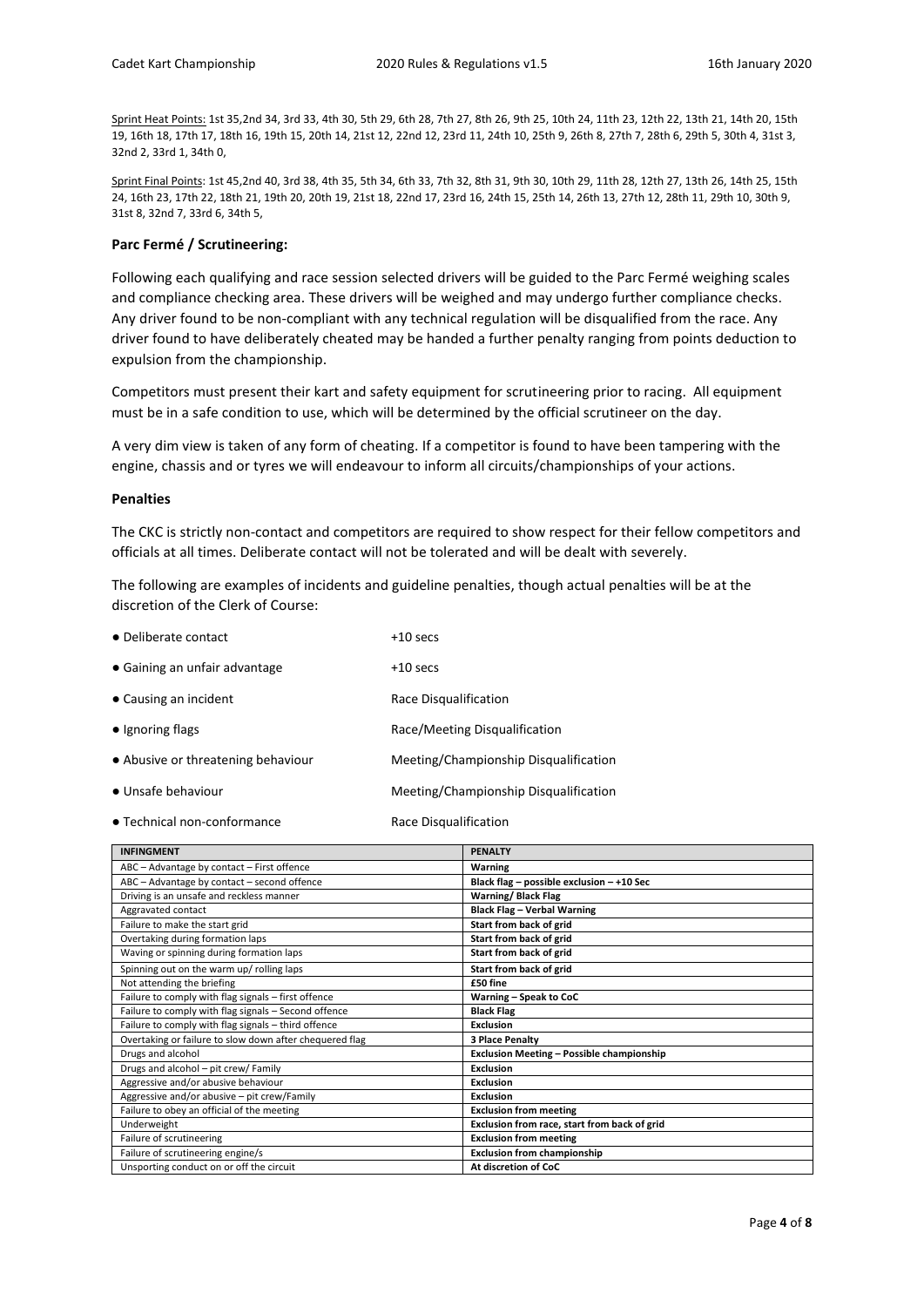The Judicial Procedure is as follows:

The Circuit Marshal/Observer reports incident to Clerk of Course. The Clerk of Course may also act on an incident only witnessed by him/herself. The Clerk of Course reviews incident and decides on penalty using the regulations above for guidance. The competitor either accepts penalty or exercises their right to appeal and pays £20, which will be donated by CKC to a charity of their choice. (Evidence of the donation will be provided).

Appeals procedure:

• 2 drivers (or more likely driver's parents) will be selected at random to act as Judges of Fact. They will only be selected from those not involved in the incident. The Judges of Fact will hear from both the Clerk of Course and the Appellant and then decide on whether to uphold the penalty, or dismiss it.

Where necessary to uphold the integrity of the championship, the organisers reserve the right to overrule the Judicial Procedure at any time. This is a highly unlikely occurrence and any such decision would not be taken lightly.

#### **Kart Eligibility:**

Engines- Honda GX200 RPM Pro Extreme Cadet engine. These are a sealed engine that is only available from RPM. The engine must have four complete and untampered seals attached to any engine used to compete or practice. All 200 extreme engines must be fitted with a 15mm restrictor and a DEP exhaust. Both are installed by RPM only – please note the 15mm restrictor is not available for sale from other suppliers. We recommend that any second-hand engine that you purchase are returned to RPM to be checked / serviced.

CKC may ask for proof of any engine has been returned to RPM, we may also ask RPM to confirm these seal numbers at any time.

If at any point the seal numbers, restrictor size, output of any engine is called in to question CKC reserve the right to remove the engine from the competitor and return it to RPM for independent inspection and scrutineering. If this happens during a race weekend a pooled engine will be supplied. RPM will only discuss the outcome of any tests with CKC who will then jointly decide the outcome or penalties to be applied.

All engine numbers and seal numbers must be registered with the organiser no later than signing on the morning of the race day. In the event of a competitor wishing to change engine during the race day, the permission of the CoC should be sort out before doing so. The CoC reserves the right to refuse permission to use a second engine.

#### Chassis-

- Only MUK homologated cadet chassis' will be permitted. The chassis should remain homologated in all respects and should only be modified for safety reasons.
- The only modification allow are the additional fitment of seats, nassau panels and side pods, front fairing and ballast to achieve the required weight.

Dimensions

- Wheelbase : 900mm +/- 5mm
- Overall length : 1700mm max

#### Steering

- Camber and caster adjustment by mean of a single, solid eccentric on the top face of each yoke.
	- o The use of two fixing screws per adjuster to maintain its position
	- o The angle of the kingpin from its standard position must not exceed 2mm; therefore, the diameter of the hole in the yoke must not exceed 4mm greater than the kingpin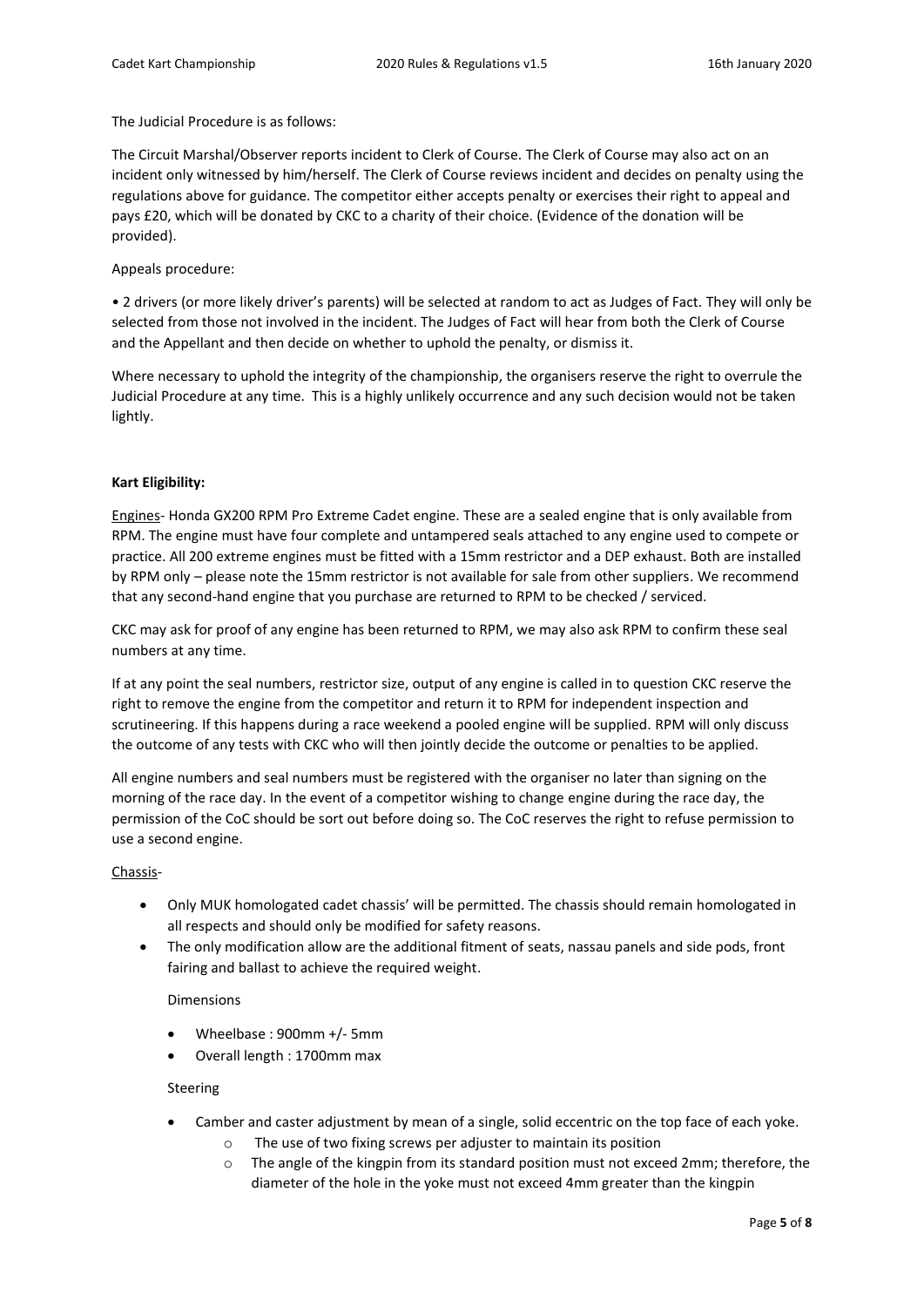## Floor Tray

- There must be a rigid, flat floor from the seat to the front of the chassis passing under the pedals. This must be secured to prevent the driver's feet being able to slide off.
- Perforations of any kind must not exceed 10mm and should only be made to attach ballast or other applicable accessory

## Body Work

- All cadet karts must be fitted with bumpers and bodywork to the front, sides and rear to provide protection. See drawing number 6 in section U of the MUK yearbook for detailed regulations. I Rear Bumper
	- o A metal or plastic homologated rear bumper must be fitted.
	- $\circ$  Rear bumpers must be secured with a minimum of two mechanical fixing and anchored with the addition of zip ties.

#### Front bumper / nose cone

- o Front bumper must have four attachment points welded to the chassis-frame. Have the lower and upper tubes connected by a minimum of one aluminium or steel connecting upright.
- o Front nose cone must have a width of 800mm +/- 150mm 2. Must be set 25mm -60mm above the ground in a dry set up.

#### Side pod bar

o Must comprise of a single metal tube with a minimum diameter of 18mm and be securely attached to the chassis with the minimum of two mechanical fixings of each side of the kart. a. If running side pod lose the addition of zip ties to provide an anchor is recommended.

#### Side pods

- o Must have a minimum height of 70mm and a minimum length of 250mm and be located immediately above ground clearance.
- o Must not include holes or cuttings except those necessary for the fitment and must not exceed M8.
- o Have a clearance of 25mm -60mm above the ground in a dry set up.
- Further guidance and regulations are available and should be adhered to, in the MUK yearbook section U.

#### Torsion Bars

 $\circ$  If the kart is homologated with a rear torsion bar, the kart must always only be run with it in place and locked.

o Front and side torsion bars are not permitted.

Seats

- o The seat is free bolts must be used at each side to secure.
- $\circ$  The seat should be of a good condition with no cracks or damage. The seat should fit the driver securely and should be the correct depth to stop the driver from falling easily out of the seat.

#### Transmission

- o Direct drive from the engine to the axel via a single chain.
- o All methods of oiling of greasing the chain while in motion are forbidden.
- o A guard must always be fitted, covering the chain and clutch.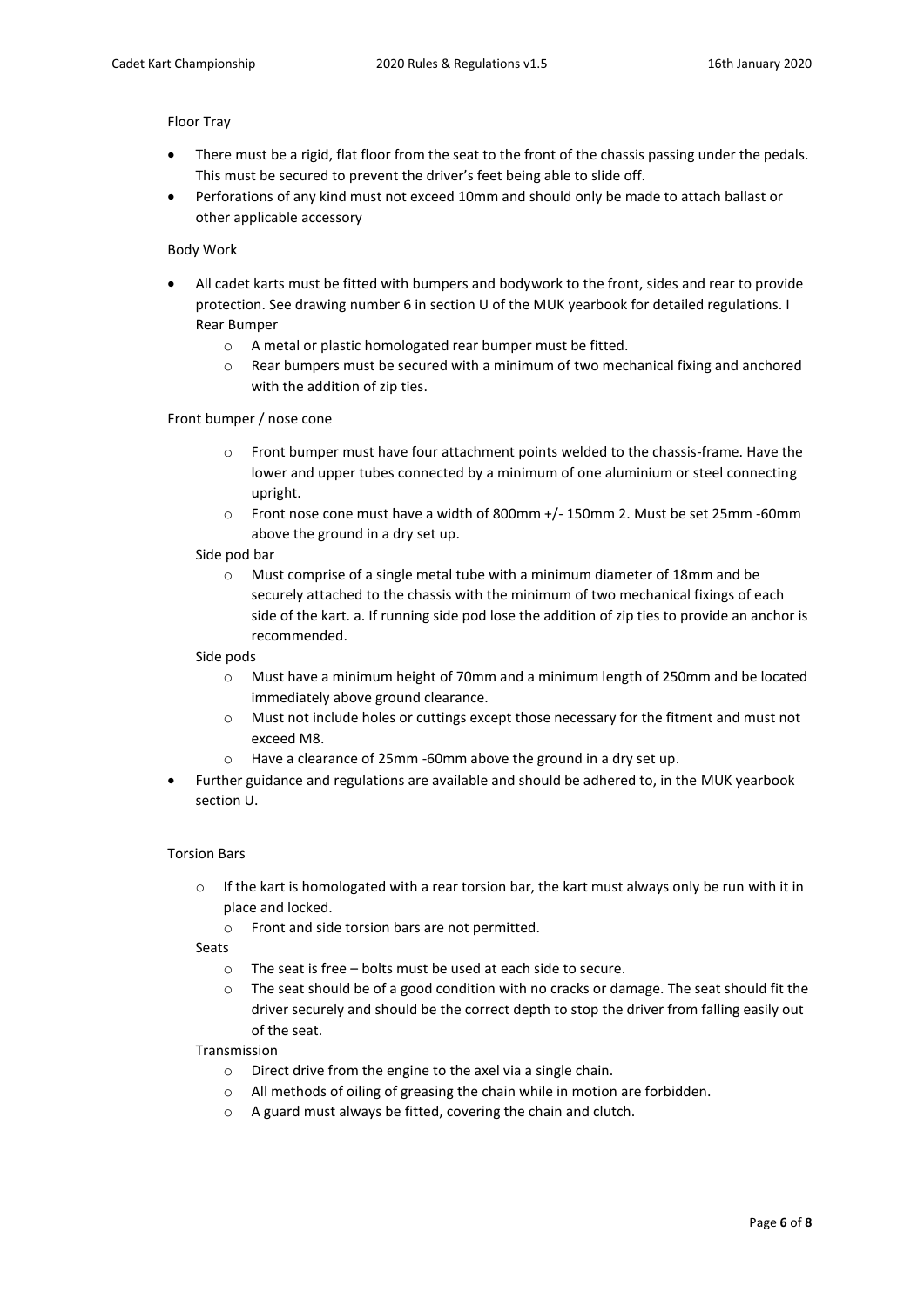#### Axle

- o A solid magnetic parallel 25mm diameter axle.
- o Spilt quick-release axle bearings are not permitted.
- o Must be fitted with circlips on each end of the axel.
- o Solid and Hollow axles are allowed.

## Brakes

- o Mechanical or hydraulic, solid disc, operating on the rear disc only.
- o Drilled hole or slots are permitted only on homologated systems only.
	- Radially vented disc are not permitted

## Wheels

- o Wheels may be two-piece or mono aluminium construction.
- o Hubs may be separate or integral
	- Wheel hubs with an overall length of less than 60mm must not overhang the ends of the rear axle; measurement will be taken from wheel to hub mating surface.

#### Tyres

- o Dry Tyres Dunlop SL3-MSUK
	- Front 10x3.6x5
	- Rear 11x5x5
- o Wet tyre Dunlop KT3-MSUK
	- Front 10x3.6x5
	- Rear 11x4.5x5
- o Tyres must NOT be cut/scored/grated
- o Tyres must NOT be altered in any way
- $\circ$  Tyres must NOT have any chemical/s applied to soften or modify the tyre in any way.
	- Including household cleaners,
	- **Tyre warmers or any device or equipment that delivers heat into the tyres may** NOT be used
- o A set of pool tyres will be available at the discretion of the officials if wrongdoing or tampering is thought to have occurred.
- o Tyres used for racing must be purchased through CKC directly via the website www.cadetkartchampionship.co.uk
- o Competitors are limited to 2x SL3 and 2x KT3 tyres per season

# Number Plates

- o Front and rear numbers should be run.
- o Numbers should be clearly defined and not form a part of a design.
- o Numbers should be in a contrasting colour to the background. YELLOW BACKGROUND RED NUMBERS

# Weight

- o The minimum driver weight is 27kg
- o Ballast must be secured to the kart or seat in a way that means it cannot work loose. We recommend mechanical fixings.
- o Individual pieces or blocks of ballast should weigh no more than 5kg.
- o Kart and driver weight is 107kg

# **Extra**:

# Seeded Numbers:

Drivers finishing in the top 10 of the 2020 championships will be eligible to run their finishing position as their race number for the 2021 championships if desired. For 2020 all numbers are allocated on a first come basis.

# Transponders: